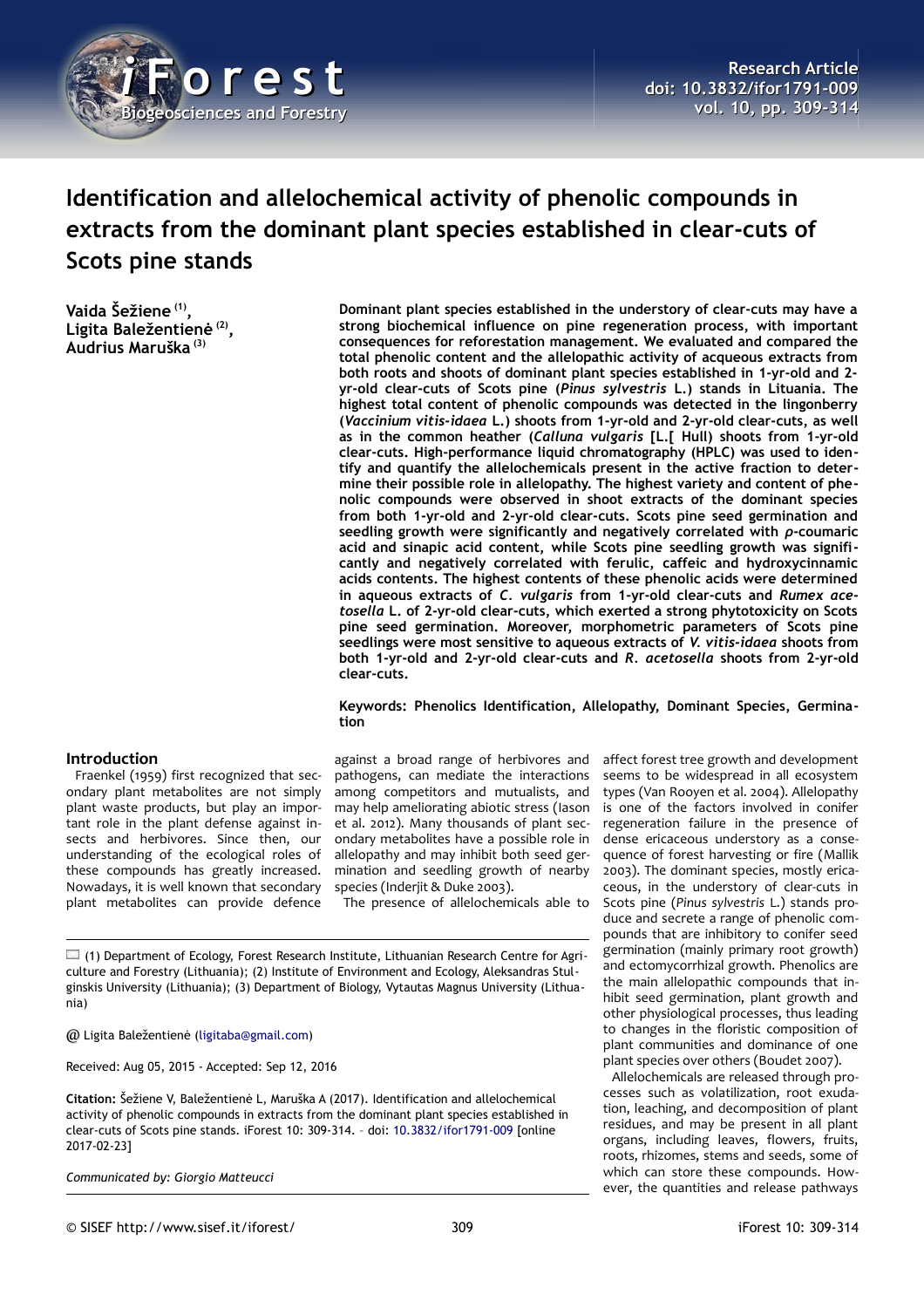vary across species (Li et al. 2010). Numerous authors have shown that the tissues of herbaceous plants, shrubs and trees of the understory contain different phenolic compounds (Dorning & Cipollini 2006, Li et al. 2010). Typically, the allelopathic inhibitory effect is the result of the concerted action of multiple allelochemicals that mutually affect different physiological processes, thus altering the growth patterns of plants (Parvez et al. 2004, Inderjit & Duke 2003). The action of allelochemicals can affect respiration, photosynthesis, enzyme activity, water regulation, stomatal opening, hormone levels, mineral availability, cell division and elongation, and the structure and permeability of cell membranes and walls (Reigosa et al. 1999, Li et al. 2010). Alterations to cell membranes are one of the primary effects of allelochemicals, and these effects may then exert secondary effects (Barkosky et al. 2000).

Nonetheless, little is known about the phenolic compounds of the dominant understory species which are able to influence the process of reforestation in clearcuts of Scots pine stands in boreal forests.

The objectives of this work were to evaluate and compare under laboratory conditions the identified content of phenolic compounds (IPC) and allelopathic activity of aqueous extracts produced from both shoots and roots of the dominant species growing in 1-yr-old and 2-yr-old clear-cuts of Scots pine stands (*Vaccinio myrtilli-Pinetum*). High-performance liquid chromatography (HPLC) was used to identify and quantify the allelochemicals present so as to ascertain their possible role in allelopathy, specifically in terms of Scots pine seed germination and the morphology of pine seedlings.

### **Materials and methods**

### *Study area and dominant species record*

We studied the phytocenoses of herba-

ceous successional stages in 1-yr-old and 2 yr-old clear-cut areas of *Vaccinio myrtilli-Pinetum* (Ellenberg 2009) forests during June-July 2010. In total, 17 clear-cuts in Central and South-Eastern Lithuania (forests of Kuras, Ropeja and Zeronys) were included in the survey [\(Tab. 1\)](#page-1-0). Plant diversity, abundance (%) and projection cover (%) were estimated for herbaceous species in order to identify the dominant species. The analyses were carried out in 1 m<sup>2</sup> replicated subplots (n=25) established along transects every 5 m at each site (Braun-Blanquet 1964). Species were classified into a dominant phytosociological group for each site according to the projection coverage based on abundance proportion. The dominant species served as the source of aqueous extracts for assessing the impact of their allelochemicals on seed germination and seedling growth inhibition in Scots pine.

### *Germination bioassay*

Germination tests were carried out in the Laboratory of Ecology at the Institute of Forestry, Lithuanian Research Centre for Agriculture and Forestry.

Allelopathic activity of aqueous extracts of the dominant species was estimated based on seed germination bio-screening (Baležentienė & Šežiene 2010). For the preparation of aqueous extracts, shoots and roots were chopped into 0.5 cm long pieces before extraction. Fifty grams of each piece were immersed in a  $15 \times 20 \times 5$ cm plastic tray containing 250 ml of distilled water. Containers were closed with glass plates and kept at 5 °C in an incubator. After 12 h, the aqueous extracts were filtered through Whatman no. 1 filter paper and diluted to 0.2% (w/v) concentration and used for germination assays. The germination of pine seed was assessed according to the ISTA technique (ISTA 2007). One hundred Scots pine seeds were placed on filter paper in each 9-cm diameter Petri dish. Five milliliters of 0.2% extract was

<span id="page-1-0"></span>**Tab. 1** - The location of the studied clear-cuts within Scots pine stands in Lithuania.

| Forest<br>district | Year of<br>clear-cut | <b>Forest block</b><br>no. | <b>GPS Coordinates</b>           |
|--------------------|----------------------|----------------------------|----------------------------------|
| Kuras              |                      | 6(46)                      | 54° 56′ 20.4″ N, 23° 34′ 53.9″ E |
| Ropeja             |                      | 90(11)                     | 54° 31' 29.9" N, 25° 03' 38.9" E |
|                    |                      | 114(1)                     | 54° 31' 20.4" N, 25° 03' 31.1" E |
| Zeronys            |                      | 307(1)                     | 54° 28′ 10.4″ N, 24° 52′ 27.9″ E |
|                    |                      | 307(9)                     | 54° 28′ 15.6″ N, 24° 52′ 24.7″ E |
|                    |                      | 343(3)                     | 54° 26' 55.4" N, 24° 48' 19.4" E |
|                    |                      | 241(3)                     | 54° 27′ 41.1″ N, 24° 47′ 38.7″ E |
|                    |                      | 74(3)                      | 54° 31' 52.8" N, 24° 51' 26.1" E |
| Ropeja             | 2                    | 90(4)                      | 54° 31′ 44.5″ N, 25° 03′ 52.2″ E |
|                    | 2                    | 125(8)                     | 54° 31' 53.4" N, 25° 08' 57.1" E |
|                    | 2                    | 125 (12)                   | 54° 31′ 49.9″ N, 25° 08′ 58.6″ E |
|                    | 2                    | 113(3)                     | 54° 31′ 18.6″ N, 25° 02′ 56.4″ E |
|                    | 2                    | 46 (7)                     | 54° 32′ 29.6″ N, 25° 03′ 59.6″ E |
|                    | 2                    | 47 (14)                    | 54° 32′ 25.5″ N, 25° 04′ 33.8″ E |
|                    | 2                    | 61(10)                     | 54° 31' 42.8" N, 25° 01' 23.8" E |
|                    | 2                    | 92(1)                      | 54° 31' 54.0" N, 25° 04' 51.6" E |
|                    | 2                    | 145(4)                     | 54° 31' 24.5" N, 25° 07' 34.3" E |

added to each Petri dish. Three replications were used per treatment. Seeds sown in distilled water served as a control. All Petri dishes were kept at 20 °C/29 °C and a 16/8-h light/dark photoperiod. Percentage germination and the length of the radicle and hypocotyls were recorded after 21 days. The values were expressed as relative (%) to the control.

### *Identification and quantification of allelopathic compounds*

For the preparation of methanolic extract, 500 mg of dry shoot and root material of each dominant species was soaked in 10 ml of 75% methanol with shaking for 24 h at room temperature using a VWR Mini Shaker (J&M Scientific, JAV). Extracts were filtered through 0.22-μm low-ash filter paper.

Identified phenolics composition (IPC) was carried out using a reversed-phase HPLC. Two chromatograms were recorded simultaneously. The upper chromatogram was obtained by registering the UV absorbance of the effluent at 265 nm prior to the reaction, a mirror chromatogram was obtained by recording the absorbance at 517 nm after reacting the effluent with 2.2 diphenyl-1-picrylhydrazyl radical (DPPH) solution in the reaction coil. The mobile phase was supplied to the column at a flow rate of 0.75 ml min<sup>1</sup>. Samples (extracts) of 10 μl were injected onto the HPLC system. A reversed-phase LiChroCart 12.5×0.4 cm column and a 0.5×0.4 cm pre-column filled with LiChroSpher RP-18e 5-μm I.D. packing material was used for separation. DPPH reagent was prepared by dissolving 0.01M DPPH in sodium acetate buffer, pH 7.6, methanol and acetonitrile (50/25/25, v/v). For gradient elution, solutions A (doubledistilled water and 0.05% trifluoroacetic acid, TFA) and B (methanol and 0.05% TFA) were used as the component mobile phase. The phenolic compounds were eluted using the following gradient of mobile phase: 10% B at 0 min, 95% B at 30-33 min, 10% B at 37 min, 10% B at 48 min and 10% B at 58 min. Ten ul injection,  $0.75$  ml min<sup>-1</sup> flow rate and  $\lambda$ = 254 nm,  $\lambda$ =517 nm detection zone were used. The identified phenolics were valued *via* the linear regression equation of the standards calibration curves.

### *Statistical analysis*

The confidence limits of the data were based on Wilkin's-λ test and Student's theoretical criterion (*t*). Standard deviations (SD) and Pearson's correlation coefficients (*r*) were calculated at the level of statistical significance  $\alpha$  = 0.05. The allelopathic effect of extracts was tested using the package STATISTICA (StatSoft Inc., Tulsa, OK, USA). Cluster analysis was used to group dominant species. Differences in germination values between extract-treated seeds and control seeds were tested using the ANOVA *post-hoc* LSD test, while differences in the lengths of hypocotyls and radi-

### 310 iForest 10: 309-314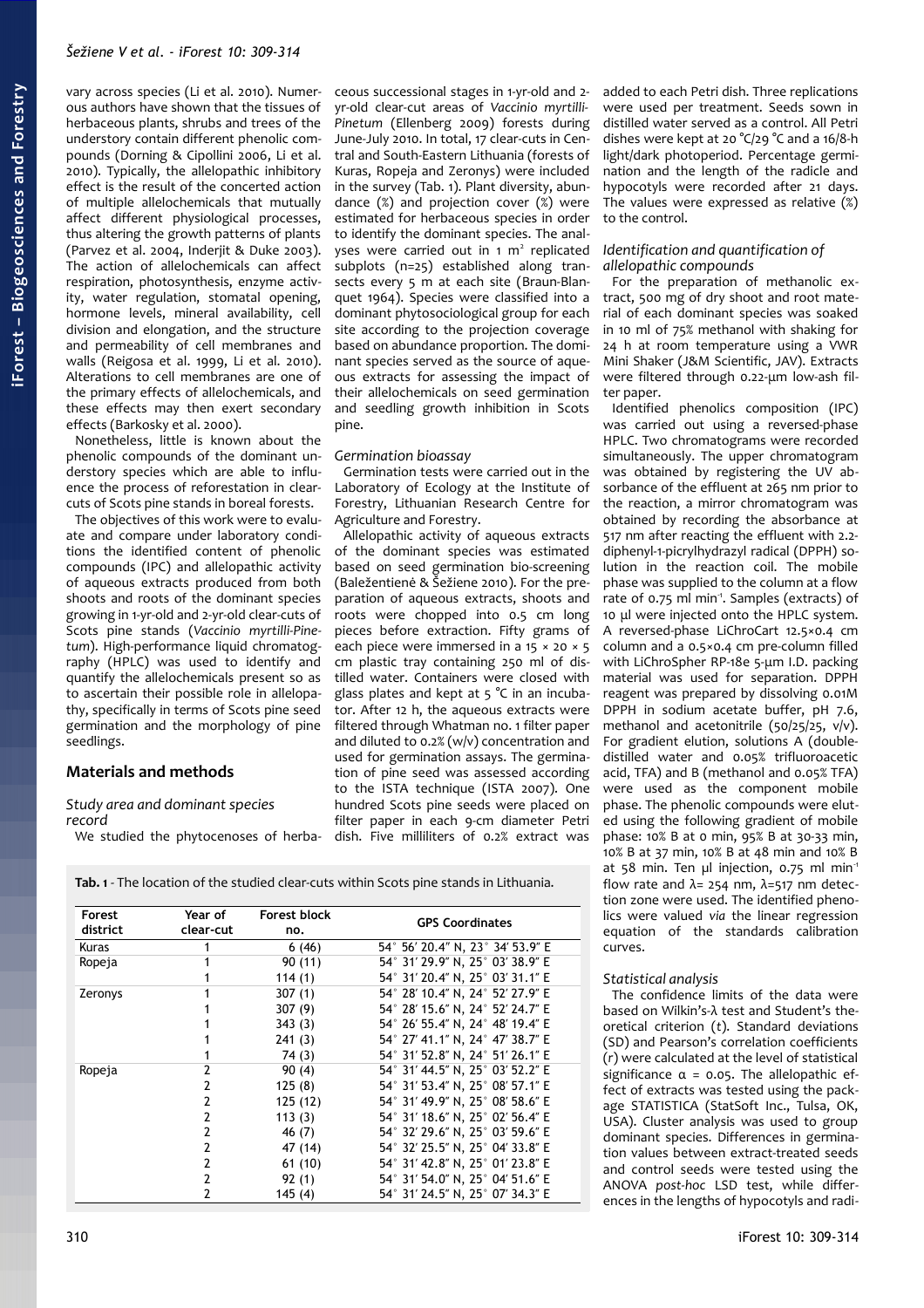cles were tested using the Kruskal-Wallis test.

# **Results and discussion**

*Determination of dominant species in clear-cuts*

### **One-year-old clear-cuts**

Clear-cutting in pine forests causes drastic abiotic changes (*e.g.*, irradiance, moisture) to the habitat of pine forests, leading to an abrupt change in the abundance of the understory species.

The phytosociological survey carried out in this study allowed the identification of the dominant species in the 1-yr-old clearcuts, namely the feather moss (*Pleurozium schreberi*) and lingonberry (*Vaccinium vitisidaea)*, which were detected in 97% and 95% of the experimental plots, respectively. The common heather (*Calluna vulgaris*) was the third most abundant species in the clearcuts understory (87% of the experimental plots). Numerous studies have been carried out on the natural productivity and medicinal uses of *V. vitis-idaea* and *C. vulgaris* (Kylli et al. 2011, Monschein et al. 2010), and many were focused on the inhibitory effect of the *Vaccinium* canopy on confifer germination and natural regeneration (Mallik & Pellissier 2000, Mallik

2003). Feather moss is an ever-present component of the boreal forest floor (Gundale et al. 2011). While the ecology of this bryophyte within boreal forests has been widely analyzed, its contribution to plantplant interaction has not been fully studied.

### **Two-year-old clear-cuts**

The average abundance of the dominant species decreased by about 3% in the 2-yrold clear-cuts, compared to the 1-yr-old clear-cuts, possibly due to the increased light exposure. Nonetheless, the projection cover of *V. vitis-idaea* increased by 2%, up to 12% across the examined 2-yr-old clear-cuts. Mean abundances of 44% and 68% were detected for bushgrass (*C. epigejos*) and sheep's sorrel (*R. acetosella*), respectively, and were classified as dominants due to their vigorous spreading (generative and vegetative), thus structurally altering the phytocenoses in the clear-cut areas. Previous studies showed that the rapid vegetative propagation of *C. epigejos* through stolons favor its rapid population expansion, determining a consumption of nutrients which hampers pine seedling growth in Lithuanian clear-cuts (Karazija 2003). Moreover, its canopy shading suppresses neighboring herbaceous species or tree seedlings. Intensive generative propa-

gation by small and abundant anemophilous seed is a specific characteristic of the acidophilous species *R. acetosella*, providing strong allelopathic potential in clearcuts.

### *Inhibition of germination and seedling parameters*

The phytotoxicity of aqueous extracts on acceptor-seed germination and hypocotyl and radicle length was dependent on the dominant species, plant part, age of the clear-cut, types of phenolic compounds present, and variation in phenolic concentration. Germination results and seedling parameters relative to control values are presented in [Tab. 2.](#page-2-1)

Extracts of *C. vulgaris* and *R. acetosella* exhibited the strongest phytotoxicity and inhibition on germination of Scots pine seeds, possibly due to differences in accumulation of phenolic compounds. Shoot and root aqueous extracts of *C. vulgaris* from the 1-yr-old clear-cuts reduced the mean seed germination by 78% and 81%, respectively, as compared with control seeds (100%), while shoots and roots extracts of *R. acetosella* of the 2-yr-old clearcuts reduced mean germination by 70% and 82%, respectively [\(Tab. 3](#page-2-0) and [Tab. 4\)](#page-3-0).

The weakest phytotoxicity and inhibition was observed for aqueous extracts of *P.*

<span id="page-2-1"></span>**Tab. 2** - Effect of the application of shoot and root acqueous extracts from the dominant species in the understory on seed germina tion and seedling early growth in Scots pine. Data are mean ± standard deviation (n=6) and the proportion relative to controls (=100%) is indicated. (\*): p<0.05; (\*\*): p<0.01; (\*\*\*): p<0.001.

| Clear-   |                 |                         | <b>Germination</b> |                                  | Hypocotyl length |                                  |               | Radicle length                   |  |  |
|----------|-----------------|-------------------------|--------------------|----------------------------------|------------------|----------------------------------|---------------|----------------------------------|--|--|
| cuts     | <b>Extracts</b> | <b>Dominant species</b> | Initial, %         | <b>Relative to</b><br>Control, % | cm               | <b>Relative to</b><br>Control, % | cm            | <b>Relative to</b><br>Control, % |  |  |
| 1-yr-old | Shoot           | Vaccinium vitis-idaea   | $68 \pm 3$         | $81 \pm 3^*$                     | $1.5 \pm 0.1$    | $40 + 7***$                      | $1.7 \pm 0.1$ | $35 + 7$                         |  |  |
|          |                 | Calluna vulgaris        | $66 \pm 1$         | $78 \pm 5^*$                     | $1.7 \pm 0.1$    | $44 \pm 4$                       | $1.9 \pm 0.1$ | $39 \pm 7$                       |  |  |
|          |                 | Pleurozium schreberi    | $70 \pm 3$         | $83 \pm 2^*$                     | $1.7 \pm 0.0$    | $45 \pm 4$                       | $2.0 \pm 0.6$ | $41 \pm 10$                      |  |  |
|          | Root            | Vaccinium vitis-idaea   | $69 \pm 2$         | $82 \pm 5^*$                     | $1.8 \pm 0.0$    | $48 + 6**$                       | $2.0 \pm 0.6$ | $43 \pm 7$                       |  |  |
|          |                 | Calluna vulgaris        | $68 \pm 3$         | $81 \pm 5^*$                     | $1.7 \pm 0.3$    | $45 + 4**$                       | $1.9 \pm 0.0$ | $40 \pm 7**$                     |  |  |
| 2-yr-old | Shoot           | Vaccinium vitis-idaea   | $67 \pm 2$         | $80 + 6*$                        | $1.4 \pm 0.2$    | $37 + 6**$                       | $1.7 \pm 0.0$ | $35 + 3***$                      |  |  |
|          |                 | Calamagrostis epigejos  | $68 \pm 1$         | $81 + 1*$                        | $1.8 \pm 0.0$    | $46 \pm 6$                       | $1.8 \pm 0.0$ | $37 + 13$                        |  |  |
|          |                 | Rumex acetosella        | $59 \pm 5$         | $70 \pm 12^*$                    | $1.3 \pm 0.1$    | $40 + 4**$                       | $1.5 \pm 0.0$ | $28 \pm 9^*$                     |  |  |
|          | Root            | Vaccinium vitis-idaea   | $72 + 2$           | $86 \pm 7^*$                     | $1.8 \pm 0.3$    | $48 \pm 8^*$                     | $2.2 \pm 0.0$ | $46 \pm 5$                       |  |  |
|          |                 | Calamagrostis epigejos  | $71 \pm 4$         | $84 + 7*$                        | $1.7 \pm 0.2$    | $46 \pm 8**$                     | $2.0 \pm 0.1$ | $41 \pm 7**$                     |  |  |
|          |                 | Rumex acetosella        | $69 \pm 1$         | $82 + 5*$                        | $1.8 \pm 0.1$    | $47 + 3**$                       | $1.9 \pm 0.0$ | $40 + 9**$                       |  |  |
|          |                 | Diontrol                | $84 \pm 2$         | 100                              | $4.8 \pm 0.3$    | 100                              | $3.8 \pm 0.3$ | 100                              |  |  |

<span id="page-2-0"></span>**Tab. 3** - Content of identified phenolic compounds (IPC) in shoot extracts of dominant species in the undestory (mean ± standard deviation, n=6). Different letters in the same column indicate significant differences between means after one-way ANOVA analysis followed by a *t* criterion (p<0.05).

|               | IPC content, mg $g^{-1}$  |                |                                                   |                           |                                                                                                                                         |                           |                                                                       |                  |                            |                                                                                                                                                                                                                                                 |       |
|---------------|---------------------------|----------------|---------------------------------------------------|---------------------------|-----------------------------------------------------------------------------------------------------------------------------------------|---------------------------|-----------------------------------------------------------------------|------------------|----------------------------|-------------------------------------------------------------------------------------------------------------------------------------------------------------------------------------------------------------------------------------------------|-------|
| Clea-<br>cuts | <b>Species</b>            | Gallic<br>acid | Chloro<br>genic<br>acid                           | Caffeic<br>acid           | Trans<br>ouma                                                                                                                           | Ferulic<br>acid           | Trans-<br>sinapic<br>acid                                             | Syringic<br>acid | Hydroxy<br>cinnami<br>acid | Couma<br>rine                                                                                                                                                                                                                                   | Total |
|               | 1-yr-old P. schreberi     | $\blacksquare$ |                                                   | $0.04 \pm 0.00^{\circ}$ - |                                                                                                                                         |                           |                                                                       |                  |                            | $0.19\pm0.02^{\circ}$ $0.03\pm0.01^{\circ}$ $0.29\pm0.05^{\circ}$ $0.37\pm0.03^{\circ}$ $0.92\pm0.15$                                                                                                                                           |       |
|               | V. vitis-idaea -          |                |                                                   |                           |                                                                                                                                         |                           |                                                                       |                  |                            | $3.57\pm0.16^{\circ}$ 6.26 $\pm$ 0.53 $^{\circ}$ 0.37 $\pm$ 0.01 <sup>a</sup> 0.39 $\pm$ 0.03 <sup>a</sup> 0.77 $\pm$ 0.01 <sup>a</sup> 1.48 $\pm$ 0.25 <sup>a</sup> 9.68 $\pm$ 0.03 <sup>e</sup> 8.17 $\pm$ 0.10 <sup>d</sup> 30.69 $\pm$ 3.74 |       |
|               | C. vulgaris               | $\blacksquare$ |                                                   |                           | $6.68 \pm 0.43$ ° 1.78 $\pm$ 0.11 <sup>b</sup> 0.10 $\pm$ 0.02 <sup>a</sup> 0.18 $\pm$ 0.02 <sup>a</sup> 2.00 $\pm$ 0.13 <sup>b</sup> - |                           |                                                                       |                  |                            | $2.90\pm0.26^{\circ}$ 8.11 $\pm0.48^{\circ}$ 21.75 $\pm3.12$                                                                                                                                                                                    |       |
|               | 2-yr-old V. vitis-idaea - |                |                                                   |                           | $1.37\pm0.16^{\circ}$ 4.35 $\pm0.07^{\circ}$ 0.76 $\pm0.03^{\circ}$ 0.84 $\pm0.01^{\circ}$ -                                            |                           |                                                                       | $\blacksquare$   |                            | $6.09 \pm 0.15^{d}$ 6.65 $\pm$ 0.13 <sup>d</sup> 20.06 $\pm$ 2.70                                                                                                                                                                               |       |
|               | C. epigejos               |                | $0.23 \pm 0.00^{\circ}$ $0.43 \pm 0.01^{\circ}$ - |                           |                                                                                                                                         | $1.46 \pm 0.05^{\circ}$ - |                                                                       |                  |                            | $0.23 \pm 0.06^{\circ}$ 2.35 $\pm 0.59$                                                                                                                                                                                                         |       |
|               | R. acetosella -           |                |                                                   |                           |                                                                                                                                         |                           | $1.03\pm0.05^{\circ}$ 0.14 $\pm0.01^{\circ}$ 4.09 $\pm0.20^{\circ}$ - |                  |                            | $0.14\pm0.01^{\circ}$ $0.16\pm0.01^{\circ}$ 5.56 $\pm1.71$                                                                                                                                                                                      |       |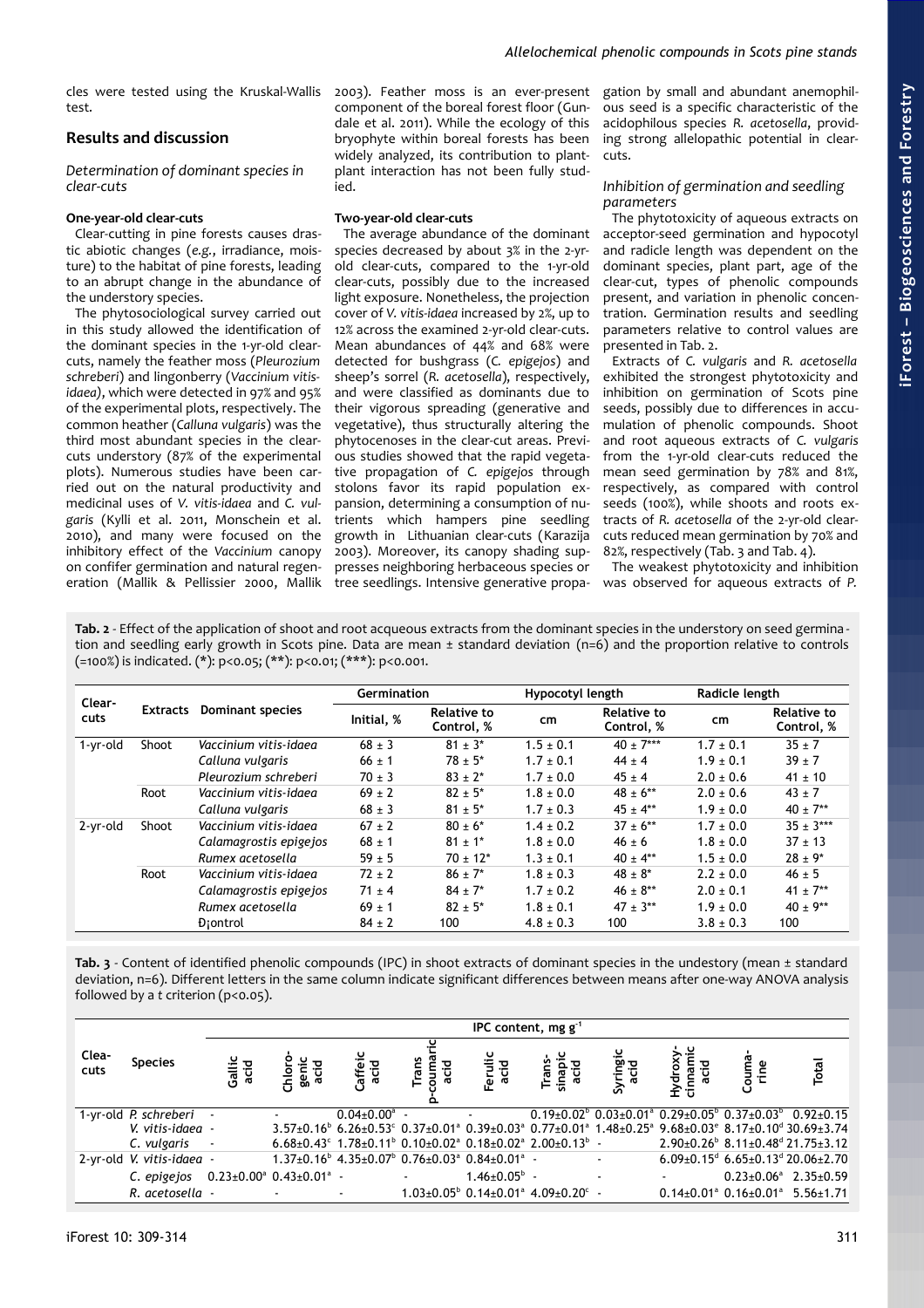<span id="page-3-0"></span>**Tab. 4** - Content of identified phenolic compounds (IPC) in root extracts of dominant species in the undestory (mean ± standard deviation, n=6). Different letters in the same column indicate significant differences between means after one-way ANOVA analysis followed by a *t* criterion (p<0.05).

|                           |                | IPC content, mg $g^{-1}$ |                              |                                     |                              |                          |                              |                              |                              |                 |  |  |
|---------------------------|----------------|--------------------------|------------------------------|-------------------------------------|------------------------------|--------------------------|------------------------------|------------------------------|------------------------------|-----------------|--|--|
| <b>Clear-cuts Species</b> |                | Gallic<br>acid           | geni<br>흐<br>5<br>្កក្ត      | Caffeic<br>acid                     | Trans<br>킁<br>≏              | ပ<br>sinapi<br>acid      | Syringic<br>acid             | ≅.<br>cinn.<br>ᅙ<br>f        | Courna<br>Φ                  | Total           |  |  |
| 1-yr-old                  | V. vitis-idaea | $\sim$                   | $0.49 \pm 0.13$ <sup>c</sup> | $0.11{\scriptstyle\pm0.07^{\rm a}}$ | $0.18{\pm}0.13^{\circ}$      | $\blacksquare$           | $0.11 \pm 0.08$ <sup>a</sup> |                              | $\sim$                       | $0.89 \pm 0.18$ |  |  |
|                           | C. vulgaris    | ٠                        |                              | $\sim$                              | $0.14 \pm 0.05^{\circ}$      |                          | $\blacksquare$               | $0.13 \pm 0.04$ <sup>a</sup> | $0.33 \pm 0.08$ <sup>a</sup> | $0.60 + 0.11$   |  |  |
| 2-yr-old                  | V. vitis-idaea | $\blacksquare$           | $0.11 \pm 0.07$ <sup>a</sup> | $0.08 \pm 0.00^{\rm a}$             | $0.39 \pm 0.03^{\circ}$      | $\blacksquare$           |                              | $\overline{\phantom{a}}$     | ۰.                           | $0.58 + 0.17$   |  |  |
|                           | C. epigejos    | $\sim$                   | $0.34 \pm 0.04^b$            | $\sim$                              | $0.05 \pm 0.01$ <sup>a</sup> | $\overline{\phantom{a}}$ |                              | $\overline{\phantom{a}}$     | $\sim$                       | $0.49 \pm 0.13$ |  |  |
|                           | R. acetosella  | $0.17 \pm 0.00^{\circ}$  |                              | $\sim$                              | $0.31 \pm 0.01$ <sup>a</sup> | $0.19 \pm 0.0^{\circ}$   | ٠                            | $0.52 \pm 0.13$ <sup>a</sup> | ٠                            | $1.19 \pm 0.16$ |  |  |

*schreberi* shoot and *V. vitis-idaea* root sampled from the 1-yr-old clear-cuts, as well as *C. epigejos* shoot and *V. vitis-idaea* root from the 2-yr-old clear-cuts, and may be attributed to different phenolic contents. In general, the observed inhibition of shoot extracts was stronger than that of root extracts, although not statistically significant. This is consistent with previous studies which demonstrated the presence of different allelochemicals and concentrations in the shoots and roots of different dominant species (Dorning & Cipollini 2006).

Radicle growth of pine seedlings was more strongly inhibited than their hypocotyl growth by extracts of the tested dominant plants from both 1-yr-old and 2 yr-old clear-cuts. This finding is consistent with those of previous studies on different species, and suggests that seedling roots are more sensitive than shoots to allelochemicals (Parvez et al. 2004, Baležentienė & Renćo 2014).

The analysis of seedling morphology revealed that *V. vitis-idaea* and *C. vulgaris* shoot extracts from the 1-yr-old clear-cuts had a stronger inhibition in term of hypocotyl and radicle growth than their root extracts. Contrastingly, *P. schreberi* shoot extracts and *V. vitis-idaea* L. root extracts from 1-yr-old clear-cuts showed a lesser impact on the same morphological variables [\(Tab. 2\)](#page-2-1).

Hypocotyl length was similarly strongly supressed by applying *V. vitis-idaea* shoot and *C. epigejos* root extracts from the 2-yrold clear-cuts. However, it was less inhibited by *C. epigejos* shoot extract compared to *V. vitis-idaea* shoot extract, possibly due to the different identified phenolic content

between tested species. Radicle length was severely reduced by *R. acetosella* shoot and root extracts. Nonetheless, it was less suppressed by *C. epigejos* shoot and *V. vitis-idaea* root extracts.

[Tab. 5](#page-3-1) displays the results of the correlation analysis between the phenolic compounds identified in the extracts and their effects on Scots pine seedling growth. However, it has been proposed that the different responses of seedlings to shoot and root extracts might depend on evolutionary differences in resistance to allelopathic compounds among the acceptor species (Wang et al. 2010).

### *Content and identified phenolic compounds*

Phenolic compounds are the most important and common plant allelochemicals (Fraenkel 1959). Phenolics play a major role in ecosystem functionality as they mediate many interactions between the plant and its biotic and abiotic environments. Moreover, phenolic compounds are a striking example of metabolic plasticity, enabling plants to adapt to changes in their biotic and abiotic environments (Boudet 2007). Additionally, phenolics are particularly important in seed germination, development, and plant resistance to various stresses. Nonetheless, their content and composition are likely to differ depending on plant species, tissues and cells during ontogenesis and under the influence of various environmental stimuli (Inderjit & Duke 2003).

We found that IPC composition and content varied depending on dominant species and cut-age, though in all cases an inhibitory effect on germination and seedling growth was observed. The highest IPC content was found in *V. vitis-idaea* shoot extracts from the 1-yr-old and the 2-yr-old clear-cuts and in *C. vulgaris* shoot extracts of the 1-yr-old clear-cuts [\(Tab. 3\)](#page-2-0). IPC content was found significantly lower in *P. schreberi* of the 1-yr-old clear-cuts, and in *C. epigejos* and *R. acetosella* shoot extracts of the 2-yr-old clear-cuts, possibly due to species-specific biological peculiarities to synthesize and accumulate phenolics.

The largest content and the largest variety of IPC was determined in *V. vitis-idaea* shoot extracts from both the 1-yr-old (chlorogenic, caffeic, *trans*-*ρ*-coumaric, ferulic, *trans*-sinapic, syringic, hydroxycinnamic acids and coumarin) and the 2-yr-old clearcuts (all the aforementioned compounds, except *trans*-sinapic and syringic acids). These properties explain the highest phytotoxicity and inhibition of the species extracts on pine seeds and seedlings. Chlorogenic, caffeic, *trans*-*ρ*-cumaric, ferulic, *trans*-sinapic, hydroxycinnamic acids and coumarine were also found in aqueous extracts of *C. vulgaris* from the 1-yr-old clear-cuts.

Quantitative and qualitative differences in allelochemicals may explain the different extent of suppressive allelopathic effects among dominant species in the understory. In order to identify the underlying patterns of species allelopathic effects, the dominant species were clustered on the basis of their chemical properties. As the lowest content of IPC was found in the roots, cluster analysis was applied on data from the shoots of the dominant species. Two main groups of dominant species were identified based on their shoot IPC content. According to the dendrogram reported in [Fig. 1,](#page-4-0) *V. vitis-idaea* and *C. vulgaris* clustered

<span id="page-3-1"></span>**Tab. 5** - Effect of the phenolic compounds identified in acqueous extracts of dominant species in the understory on early growth parameters of Scots pine. Pearson's correlation coefficients are shown (n="?). (\*): p<0.05.

| Parameter                 | ပ<br>ى<br>Total<br>৳<br>ᅕ | ပ<br>n<br>ਹ<br>ത<br>٥ | ပ<br>ō<br>ಗರ<br>ட | ಸ<br>စ္တ<br>동 | ᇃ<br>ಸ<br>σ<br>ပ | ᠋৽<br>ैढ<br>ಸ<br>ပ |         | . Бо<br>.,<br>ത<br>ທິ | ಹ<br><br>Ť. | Φ<br>U |
|---------------------------|---------------------------|-----------------------|-------------------|---------------|------------------|--------------------|---------|-----------------------|-------------|--------|
| Seed germination          | 0.3                       | $-0.4*$               | 0.1               | 0.2           | 0.01             | 0.3                | $-0.5*$ | 0.2                   | 0.3         | 0.3    |
| Seedling radicle length   | $-0.01$                   | $-0.4*$               | $-0.1$            | 0.1           | 0.1              | $-0.02$            | $-0.3*$ | $-0.04$               | $-0.02$     | 0.1    |
| Seedling hypocotyl length | $-0.3*$                   | $-0.5*$               | $-0.5*$           | 0.04          | 0.3              | $-0.4*$            | $-0.1$  | $-0.2$                | $-0.3*$     | $-0.2$ |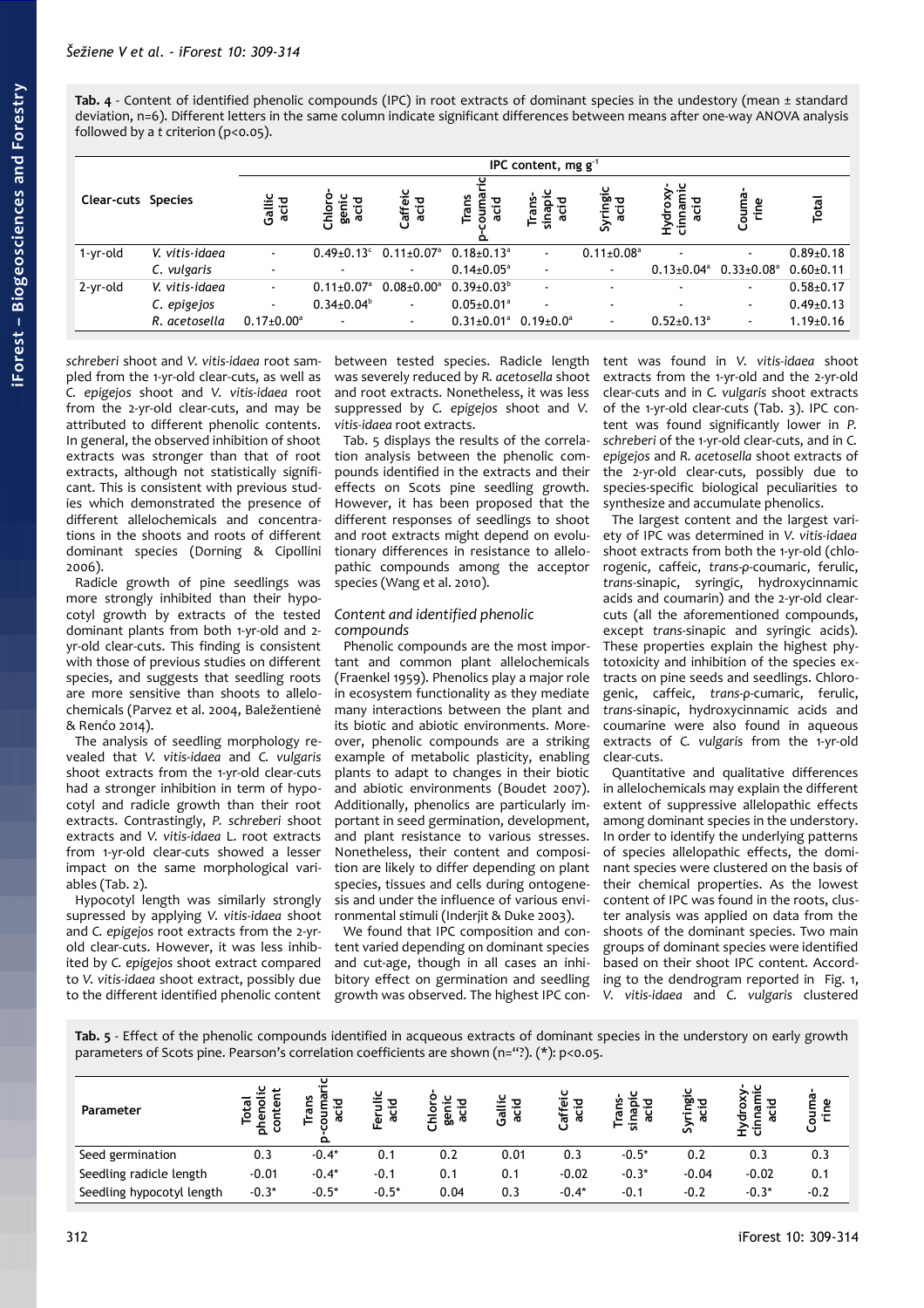## *Allelochemical phenolic compounds in Scots pine stands*

together in the group showing the strongest inhibition effect (Group 2), whereas *P. schreberi, C. epigejos* and *R. acetosella* grouped to a different group (Group 1) characterized by weaker suppression allelochemical activity on Scots pine seedlings.

All the phenolic compounds identified in this study have been considered as potential allelopathic agents in previous studies (Macias et al. 2007, Li et al. 2010). According to Boudet (2007), the lower variety in allelochemicals identified in plant roots might be related to the lower content of phenolic compounds in shoots, as opposed to that in roots. Our results confirmed the higher IPC in shoot than in root in all the dominant species examined [\(Tab. 3,](#page-2-0) [Tab.](#page-3-0) [4\)](#page-3-0). The highest content in IPC was observed in *V. vitis-idaea* L. shoot from 1-yr-old and the 2-yr-old cuts. The highest root IPC was determined in *R. acetosella* from the 2 yr-old clear-cuts (1.19  $\pm$  0.16 mg g<sup>-1</sup>) and in *V. vitis-idaea* and *C. vulgaris* extracts from the 1-yr-old clear-cuts.

In general, we found a significant correlation between the identified phenolics in extracts of dominant species and their inhibitory effect on seed germination in Scots pine [\(Tab. 5\)](#page-3-1), though such effect varied across different phenolic compounds. Consistently with previous reports (Djurdjevic et al. 2004, Khan et al. 2009), a significant negative correlation (r = -0.39, p<0.05) was detected between *trans*-*ρ*-coumaric acid and seed germination, as well as between the above compound and seedling parameters, namely radicle length (r =  $-0.43$ ,  $p<0.05$ ) and hypocotyl length ( $r =$ -0.45, p<0.05). Therefore, our results confirmed that the tested dominant species may influences Scots pine recruitment in clear-cuts through their phenolic compounds, which inhibit seed germination and seedling growth.

Various phenolic compounds have been experimentally proven to have allelopathic activity, such as ferulic acid (Chung et al. 2002), caffeic acid (Li et al. 2010), *p*-hydroxybenzoic and cinnamic acids (Abe et al. 2012, Heidarzadeh et al. 2012). In this study, a significant negative correlation of the *trans*-sinapic acid content was observed with seed germination ( $r = -0.47$ ,  $p < 0.05$ ), and seedling radicle growth  $(r = -0.34,$ p<0.05). Noteworthy, a similar allelochemical effect of *trans*-sinapic acid was previously reported by Chung et al. (2002). Furthermore, a significant negative correlation was observed between the length of Scots pine seedling hypocotyls and ferulic acid (r  $= 0.45, p < 0.05$ ), caffeic acid (r = 0.35,  $p$ <0.05) and hydroxycinnamic acid ( $r = 0.33$ , p<0.05). The highest contents of ferulic, caffeic and hydroxycinnamic acids were detected in *V. vitis-idaea* extracts from both the 1-yr-old and 2-yr-old clear-cuts. The highest content of *trans*-sinapic acid was measured in *R. acetosella* extracts from the 2-yr-old clear-cuts  $(4.09 \pm 0.20 \text{ mg})$ g -1) and in *C. vulgaris* aqueous extracts from the 1-yr-old clear-cuts (2.00  $\pm$  0.13 mg g<sup>-1</sup>).

The highest content of *trans*-*ρ*-coumaric acid was found in *R. acetosella* and *V. vitisidaea* extracts in the 2-yr-old clear-cuts, as well as in *V. vitis-idaea* and *C. vulgaris* extracts from the 1-yr-old clear-cuts. Our findings are in line with those of Mallik (2003), who demonstrated that the accumulated litter of ericaceous plants (*Vaccinium, Calluna* spp.) contains an array of phenolic compounds that is inhibitory to conifer seed germination, primary root growth, and ectomycorrhizal growth. Moreover, many of these phenolic compounds might provoke soil nutrient imbalance through the reduction of available nitrogen (by forming protein-phenol complexes), thus leading to long-term site degradation (Inderjit & Duke 2003).

Based on the results of this investigation, the accumulation of high amounts of allelochemicals by species such as *C. vulgaris* and *V. vitis-idaea* could be hypothesized to be one of the primary reasons for conifer regeneration failure after forest disturbance in Lithuania. The negative effect of dominant understory species on Scots pine early growth might have practical significance in the forest management, *e.g.*, reforestation might be preferred to natural regeneration in presence of such negative impact.

### **Conclusions**

The inhibitory allelopathic effect of aqueous extracts depends on the dominant species in clear-cuts, the plant part, the quantity and composition of phenolic compounds, and cut's age. The aqueous extracts of *C. vulgaris* of 1-yr-old clear-cuts and *R. acetosella* of 2-yr-old clear-cuts exhibited the strongest phytotoxicity, inhibiting Scots pine seed germination due to their highest phenolics accumulation. Our results showed that shoot extracts has higher content and variety of phenolic

compounds compared to root extracts. The highest content of phenolic compounds was obtained in extracts of *V. vitisidaea* (both from 1-yr-old and 2-yr-old clearcuts), *R. acetosella* (2-yr-old clear-cuts) and *C. vulgaris* (1-yr-old clear-cuts). Moreover, strong negative correlations between the content in phenolic compounds of extracts and both seed germination and seedling growth were observed.

Species such as *V. vitis-idaea, C. vulgaris* and *R. acetosella* can negatively affect the process of natural reforestation due to high contents and variety of phenolic compounds in their biomass or in plant debris. Furthermore, the knowledge of allelopathic activity of dominant species in the understory of clear-cuts might help choosing the best strategies to mitigate the negative phytotoxic impact of herbaceous species on early pine growth.

#### **Acknowledgments**

We thank the researchers and PhD students of the Department of Biology, Vytautas Magnus University in Lithuania for the lab support.

### **References**

Abe M, Nishikawa K, Fukuda H, Nakanishi K, Tazawa Y, Taniguchi T, Park S, Hiradate S, Fujii Y, Okuda K, Shindo M (2012). Key structural features of cis-cinnamic acid as an allelochemical. Phytochemistry 84: 56-67. - doi: [10.1016/j.phyto](http://dx.doi.org/10.1016/j.phytochem.2012.08.001) [chem.2012.08.001](http://dx.doi.org/10.1016/j.phytochem.2012.08.001)

Baležentienė L, Šežiene V (2010). Biochemical impact of dominants' extracts of Scots pinewood cuttings on germination. Polish Journal of Environmental Studies 19 (1): 35-42.

Baležentienė L, Renćo M (2014). The phytotoxicity and accumulation of secondary metabolites in *Heracleum mantegazzianum* (Apiaceae). Allelopathy Journal 33 (2): 267-276.

Barkosky RR, Einhelling FA, Butler JL (2000). Caffeic acid-induced changes in plant-water rela-



<span id="page-4-0"></span>**Fig. 1** - Cluster analysis of the dominant species in the understory of clear-cuts in Scots pine stands, based on the identified phenolic compounds in their shoot extracts.